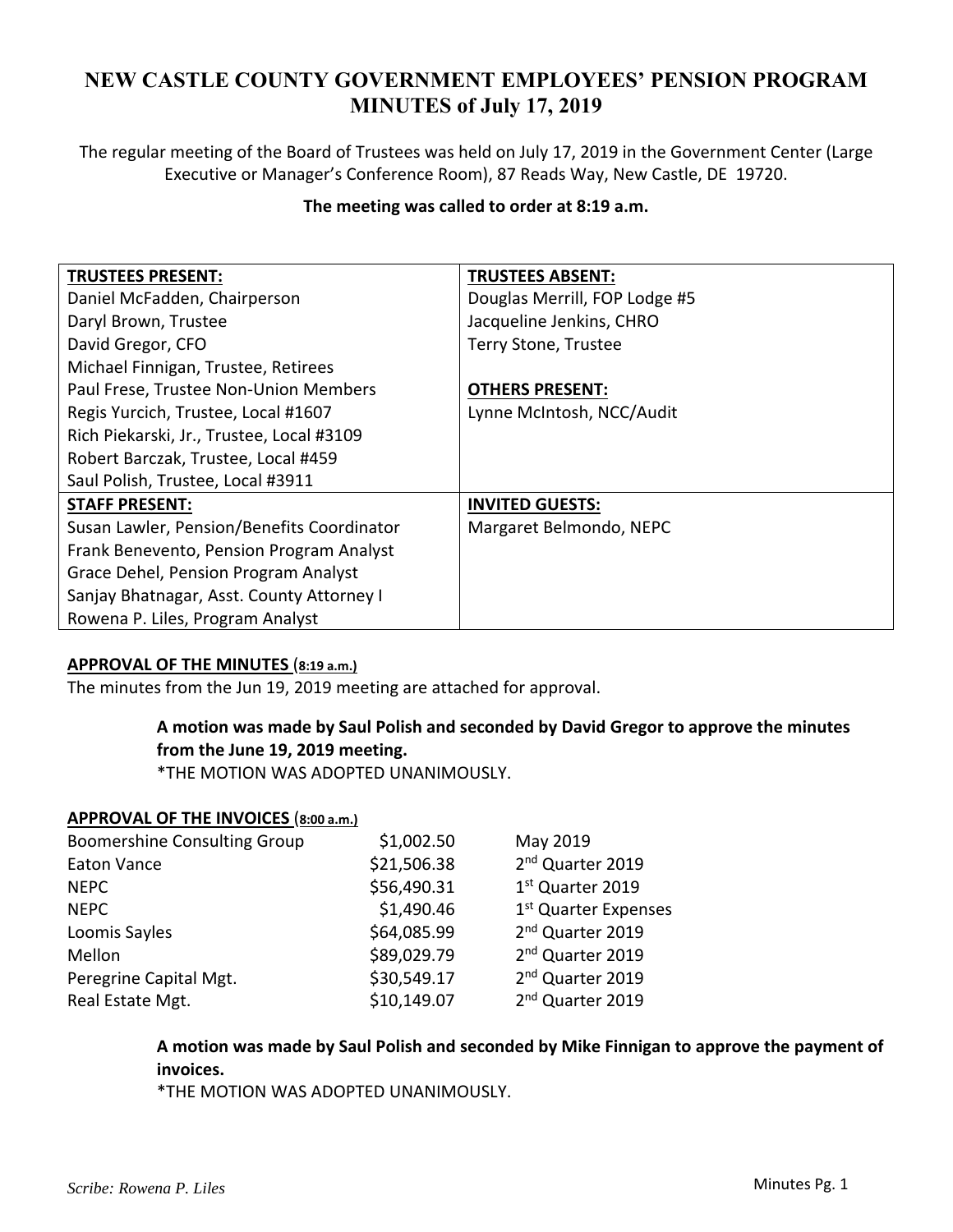|                                                       | <b>COORDINATOR'S REPORT by Frank Benevento (8:20 a.m.)</b>            |                |            |        |  |
|-------------------------------------------------------|-----------------------------------------------------------------------|----------------|------------|--------|--|
|                                                       | ❖ Gross Payroll and Employer Contributions for the month of May 2019. |                |            |        |  |
|                                                       | ❖ Pension Trust Asset Summary - May 31, 2019                          |                |            |        |  |
|                                                       | ❖ Pension Payments - June 2019                                        |                |            |        |  |
|                                                       | Payees for June 2019<br>$\circ$                                       | 1,478          |            |        |  |
|                                                       | <b>Active Participants</b><br>$\circ$                                 | 1,052          |            |        |  |
|                                                       | DelPen                                                                | 379            |            |        |  |
|                                                       | DelPen (ret)                                                          | 54             |            |        |  |
|                                                       | Benefits total<br>O                                                   | \$3,614,037.91 |            |        |  |
|                                                       | CAPITAL CALLS (8:20 a.m.)                                             |                |            |        |  |
|                                                       | $\triangleright$ Vista Equity Partners                                | \$166,962.00   | 07/16/2019 |        |  |
|                                                       | $\triangleright$ Blue Bay Asst Mgt.                                   | \$241,126.36   | 07/19/2019 |        |  |
| DISTRIBUTION OF CAPITAL (8:20 a.m.)                   |                                                                       |                |            |        |  |
|                                                       | $\triangleright$ Crescent Direct Lending                              | \$73,830.00    | 06/20/2019 |        |  |
|                                                       | > HarbourVest Partners                                                | \$282,801.00   | 06/27/2019 |        |  |
| APPROVAL OF THE APPLICATIONS FOR BENEFITS (8:20 a.m.) |                                                                       |                |            |        |  |
|                                                       | <b>Service Retirements</b>                                            |                |            |        |  |
|                                                       | (07528)                                                               | \$1,700.62     | 07/06/2019 | RetGen |  |
|                                                       | (07950)                                                               | \$3,418.39     | 07/13/2019 | RetGen |  |
| DELPEN Retirements (8:20 a.m.)                        |                                                                       |                |            |        |  |
|                                                       | (07559)                                                               | n/a            | 07/01/2019 | DelPen |  |
|                                                       | (06538)                                                               | n/a            | 07/15/2019 | DelPen |  |
| APPROVAL OF THE SURVIVOR BENEFITS (8:21 a.m.)         |                                                                       |                |            |        |  |
|                                                       | (14546)                                                               | \$1,604.33     | 06/12/2019 | RetGen |  |
| APPROVAL OF THE LUMP SUM BENEFITS (8:21 a.m.)         |                                                                       |                |            |        |  |
|                                                       | (14544)                                                               | \$3,064.30     | 07/01/2019 | RetGen |  |

Saul *– Question as to why there were no benefit calculations with the agenda provided. How do we know the calculations are okay?* 

Frank *– We will review what was distributed to the board and send the calculations out after the meeting. (Rowena reviewed the agenda that was sent out and the calculations were distributed electronically for the Board's review before the meeting ended).* 

> **A motion was made by Saul Polish and seconded by Daryl Brown to approve the service retirements, survivor and lump sum benefits.**

\*THE MOTION WAS ADOPTED UNANIMOUSLY.